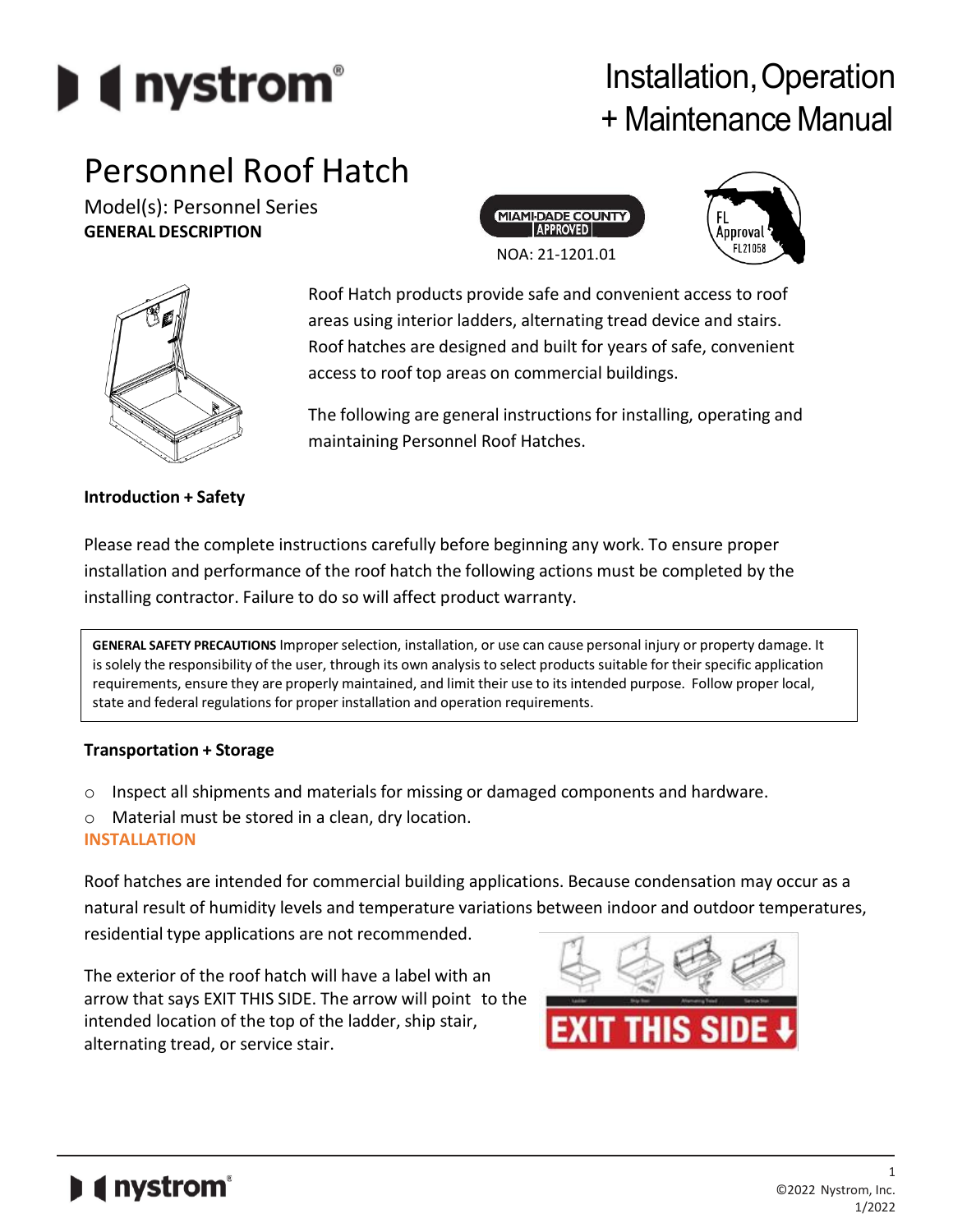Roof hatch products may be installed on a flat or sloping roof with up to a 7:12 pitch. When installed on a slope, the hinge side should run parallel with the slope.

# **TYPICAL INSTALLATION**

- 1. Place the roof hatch over the existing opening in the roof. The roof rough opening dimensions are equal to hatch dimensions as measured from the inside curb to inside curb. For example, a 36 inch by 30-inch fixed ladder access hatch will have a rough opening of 36 inches by 30 inches.
- 2. The roof hatch curb flange comes with two (2) types of mounting holes to accommodate multiple fastening methods practiced and accepted at a local level.
	- a. Mark the pre-drilled 5/8-inch diameter holes from the mounting flange through the roof deck or a concrete curb. Drill roof deck or concrete curb for installation of anchors or other fasteners (provided by others). Bolt or otherwise fasten roof hatch curb flange to roof deck using 3/8 inch or 1/2-inch bolts with washers.
	- b. Mark the pre-drilled 3/16-inch diameter holes from the mounting flange through to the roof deck, typically into a built-up wood frame curb. Fasten roof hatch curb flange to framing using roofing nailers and/or screws, recommended size #10.
- 3. Mark the pre-drilled 5/8-inch diameter holes from the mounting flange through to the roof deck or a concrete curb. Drill roof deck or concrete curb for installation of anchors or other fasteners, provided by others. Bolt or otherwise fasten roof hatch curb flange to roof deck using 3/8-inch or 1/2-inch bolts with washers.
- 4. Install roofing material up to and surrounding the roof curb, and under the counterflashing at the top of the curb. Use the EZ tab feature, *figure 1*, to provide additional mechanical support to hold and secure roofing membrane. Lap and seal all joints in roofing material to provide a weather-tight seal.



Figure 1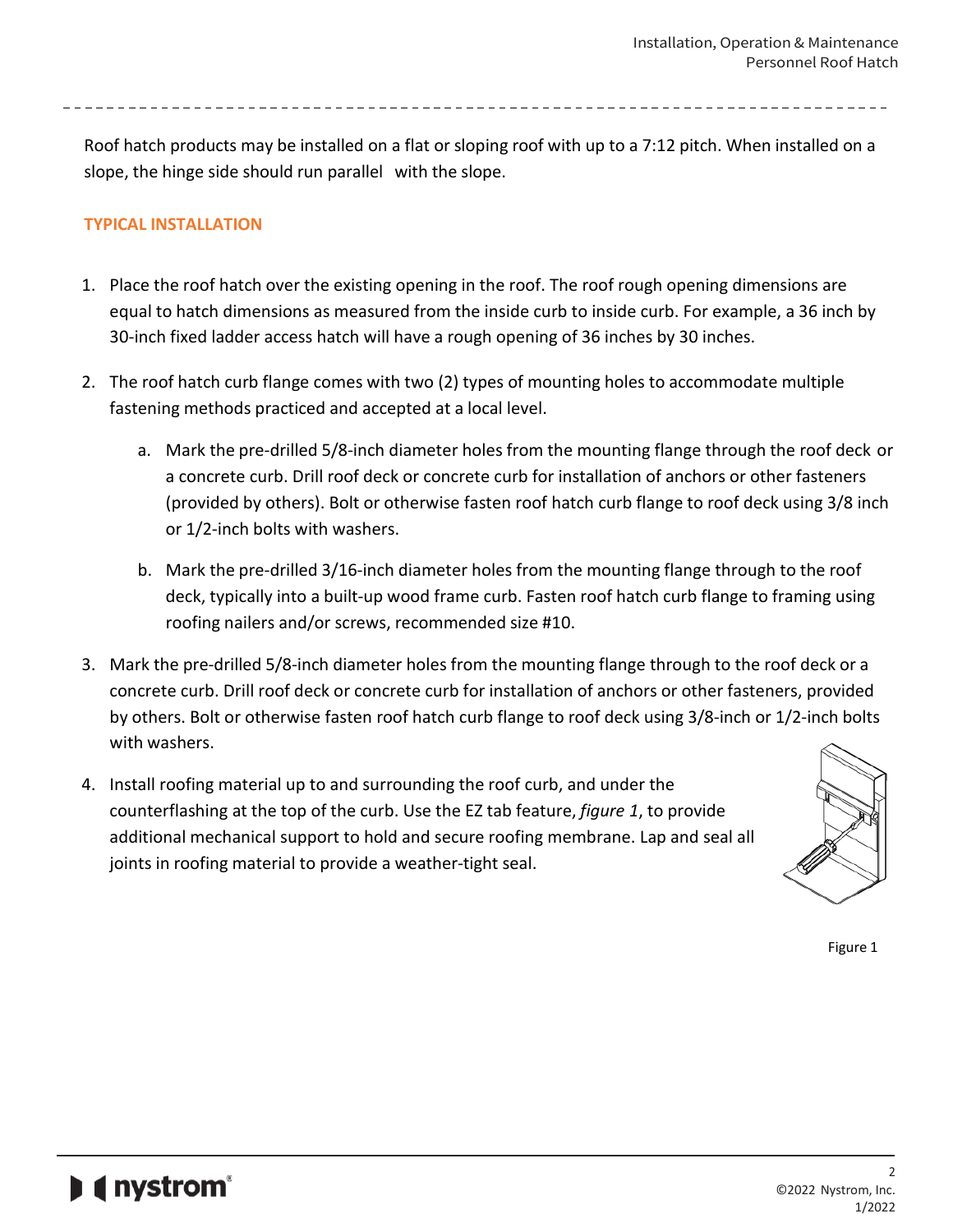# **MIAMI-DADE INSTALLATION**

- 1. Place the roof hatch over the existing opening in the roof. The roof rough opening dimensions are equal to hatch dimensions as measured from the inside curb to inside curb. For example, a 36 inch by 30-inch fixed ladder access hatch will have a rough opening of 36 inches by 30 inches.
- 2. The roof hatch curb flange comes with two (2) types of mounting holes to accommodate multiple fastening methods practiced and accepted at a local level.
	- a. Mark the pre-drilled diameter holes from the mounting flange through the roof deck or a concrete curb. Reference table below for hardware and placement. Drill for installation of anchors or other fasteners (provided by others). Bolt or otherwise fasten roof hatch curb flange to roof deck, figure 2.



| <b>Curb Type</b>           | <b>Fasteners</b>                                                      |
|----------------------------|-----------------------------------------------------------------------|
| Wood, figure 2a            | 3/8-inch diameter 316 lag bolts (Fy=65ksi)<br>$\circ$                 |
| Wood $S.G. = 0.55$ min     | Southern Pine (G=0.55 min), predrill as recommended<br>$\circ$        |
|                            | Penetration = $1-3/4$ -inch min of $1-1/2$ inch of threads<br>$\circ$ |
|                            | to be engaged into wood                                               |
|                            | Spacing: 3 inches<br>$\circ$                                          |
|                            | Edge Distance: 1-1/2-inch min<br>$\circ$                              |
|                            | End Distance: 6-inch min<br>$\circ$                                   |
| Steel, figure 2b           | 5/16-inch diameter stainless steel fasteners min.<br>$\circ$          |
| $Fy = 33Ksi$ : min         | Self-drilling, self-tapping or thru bolts<br>$\circ$                  |
| Thickness = 0.105-inch min | 300 series stainless steel, cond. CW, Fy65ksi<br>$\circ$              |
|                            | 0.105 thread engagement min.<br>$\circ$                               |
| Concrete, figure 2c        | 3/8-inch diameter stainless steel Kwik bolt TZ wedge<br>$\circ$       |
| 3000 psi min               | anchor 316 stainless steel                                            |
|                            | Eff. Embedment depth: 2-inch min<br>$\circ$                           |
|                            | Install Depth: 2.313 min<br>$\circ$                                   |
|                            | Edge Distance: 6-inch min<br>$\circ$                                  |
|                            | Spacing: 4-1/2-inch min<br>$\circ$                                    |
|                            | Min. Slab Thickness: 4 inch - normal wt.<br>$\circ$                   |
|                            | Cracked concrete compressive strength: f'c = 300psi<br>$\circ$        |
|                            | **Install per manufacturer's instructions**                           |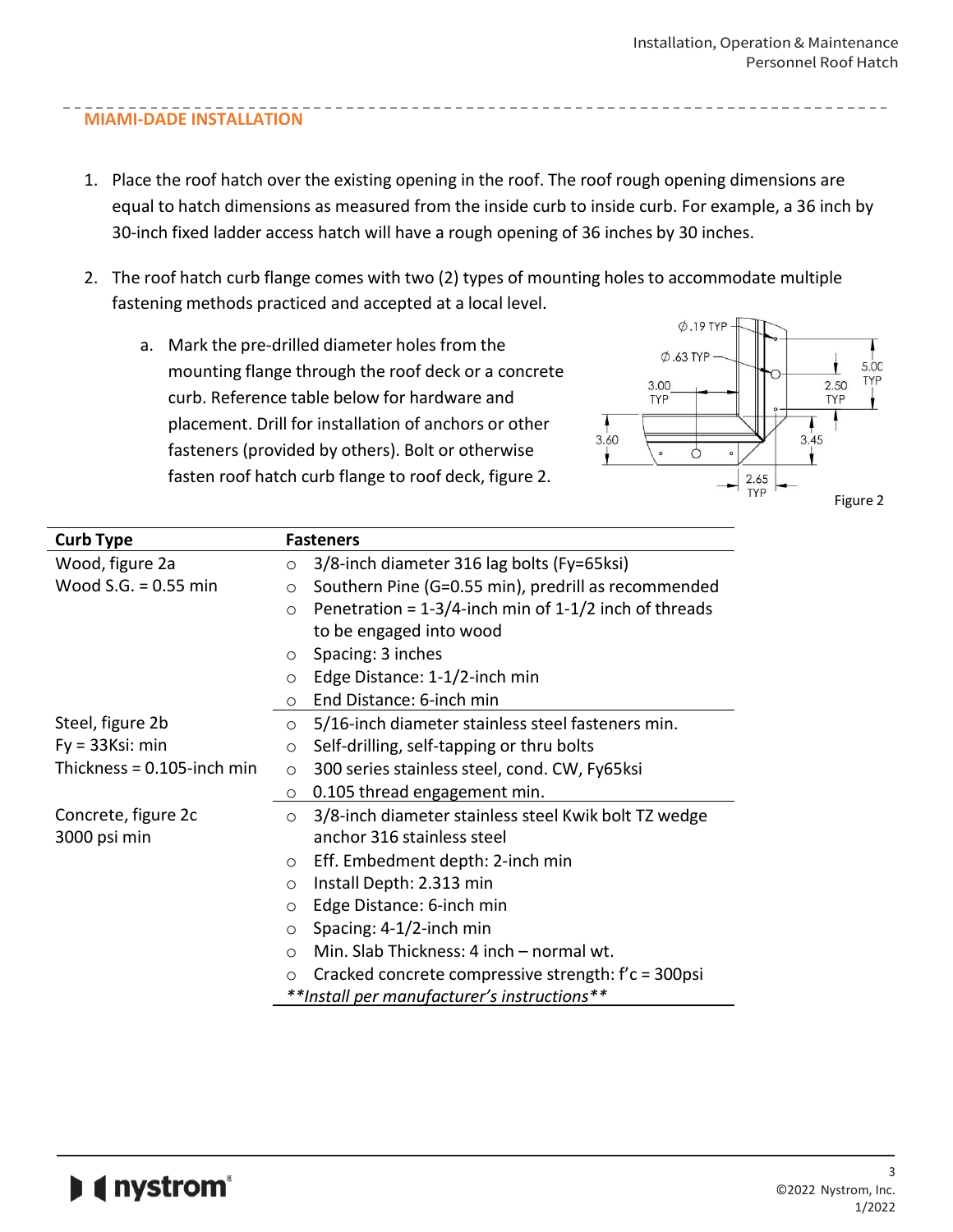

3. Install roofing material up to and surrounding the roof curb, and under the counterflashing at the top of the curb. Use the EZ tab feature, *figure 3*, to provide additional mechanical support to hold and secure roofing membrane. Lap and seal all joints in roofing material to provide a weather-tight seal.



Figure 3

# **CURB MOUNT INSTALLATION**

Prepare the curb using standard acceptable weatherproofing methods (i.e. butyl tape, sealant, etc.). Place the roof hatch on the curb. Fasten the Roof Hatch to the curb using pan-head fasteners that will penetrate the curb a minimum of 3/4 inch. Install fasteners every 16 inches along the sides and ends of the Roof Hatch.

# **OPERATION**

Roof hatches are designed and built for years of dependable roof access. To meet the demands of an exterior application, the doors are manufactured from steel or aluminum. The curb and cover are insulated and have a continuous extruded thermal EPDM gasket that creates a weather resistant seal. The standard curb comes with a counterflashing incorporating EZ tabs to assist with mechanically securing roofing material/membrane. The steel roof hatch comes standard with a finished baked on powder coat paint that offers the best corrosion protection in the industry. Do not leave roof hatch open, doing so could result in damage.